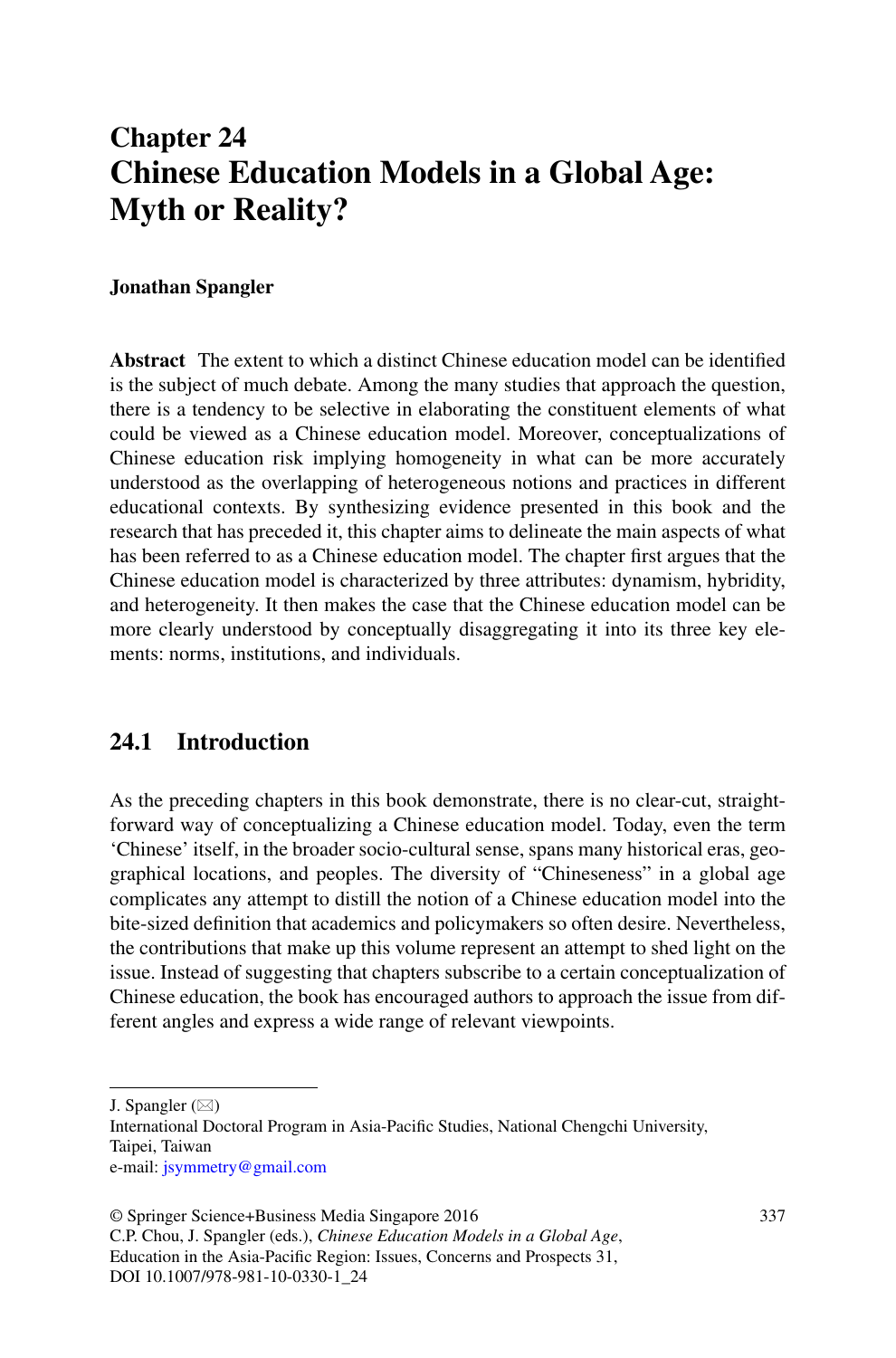Although no chapter or book could adequately summarize Chinese education models in their entirety, this concluding chapter attempts to identify some of the key aspects and themes that contributing authors have touched upon in this book and in the research that preceded it. It argues that a conceptualization of Chinese education models inclusive of three attributes—dynamism, hybridity, and heterogeneity—and three elements—institutions, norms, and individuals—offers a framework for more clearly understanding the issue. While it would be impractical for any individual study to take all of these into account, future research on Chinese education models would do well to be aware of its place within this framework as well as within the greater body of relevant literature.

# **24.2 Attributes**

 Chinese education models are characterized by three major attributes: dynamism, hybridity, and heterogeneity. By no means a collection of unchanging theories and practices, Chinese education models are *dynamic* , evolving over time and highly influenced by the prevailing political, economic, and cultural forces of an era. Moreover, Chinese education models today can be most accurately understood as *hybrid* models shaped by the continuous exchange of ideas and people across borders and between cultures. Finally, because Chinese influence extends far beyond the geographic borders of mainland China and education systems themselves are composed of many different parts, Chinese education models are *heterogeneous* , differing by geographic region, discipline, level, and institution. These three attributes are highlighted in the sections that follow.

# *24.2.1 Dynamism*

 The history of Chinese education spans several millennia, representing a longevity and richness matched by few other cultures in the world. As contextual factors in China have changed, dynamism has been a key attribute of the education models as they have undergone a constant process of evolution and adaptation. Moreover, these contextual factors have been both internal and external in nature, each with their own corresponding impacts. The basic idea of an education model in China has far outlived any individual political regime or historical era. Although a comprehensive review of the history of Chinese education is far beyond the scope of this chapter, suffice it to say that, as human geography has shifted and dynasties and kingdoms have risen and fallen over the years, major aspects of the education models have changed accordingly.

 It is a common undertaking for researchers to identify key events and periods in the history of Chinese education. While it can be reasonably assumed that the most basic notion of education in China predates recorded histories, the origins of the education system have been traced as far back as the sixteenth century BCE (Guo-Brennan 2016). Confucian philosophy, which has come to describe concepts now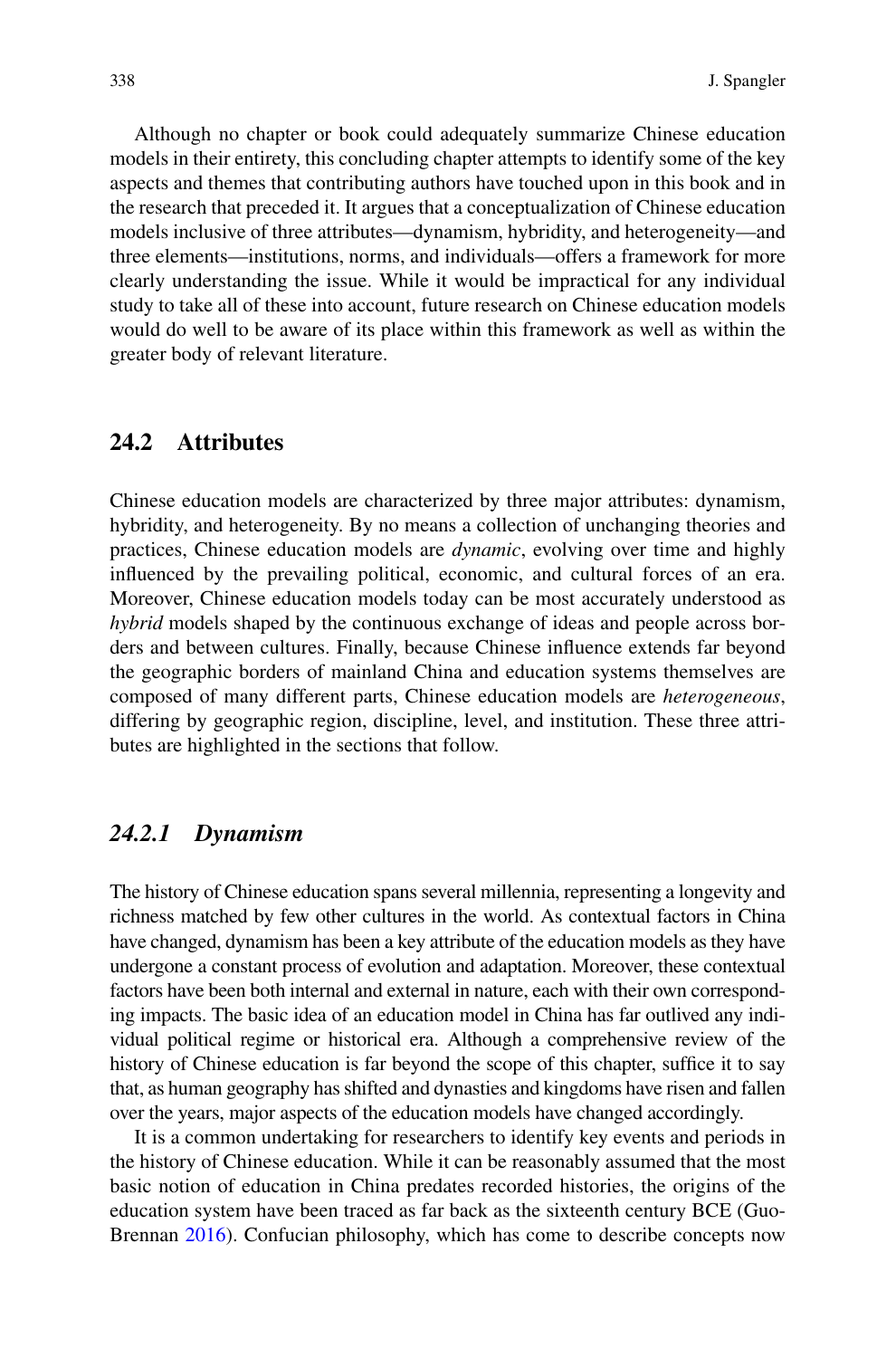recognizable in popular culture around the world, is one of the most frequently cited contributors to the theory and practice of education in Chinese societies today. With Confucian thought emerging in the sixth century BCE during the Spring and Autumn period, long has it played an influential role in the development of educational traditions. The Chinese writing system has also been an important factor in shaping Chinese societies. Their influence not only is apparent in mainland China itself but also extends into the many other cultures shaped by Confucian philosophy and Chinese writing, including those of northeast and southeast Asia and the Chinese diaspora's settlements in cities and regions around the world.

 Depending on the perspective taken, there are several ways in which researchers have described the dynamism of the education model in China over the past several 100 years. As the Qing Dynasty rulers struggled in the mid- to late-nineteenth century with the damaging impacts of colonial intervention, the heavily Confucianinfluenced education model became increasingly inadequate and educational reforms became inevitable. In the last 50 years of its existence, political and economic reforms led to a radical restructuring that impacted institutions of all types, education inclusive (Li  $2016b$ ). Since the dynasty's collapse in 1911, the Chinese political landscape has undergone a series of dramatic changes, and the education model has evolved dynamically as a direct result (Chou [2016](#page-16-0)a; Deng 2016). Figure [24.1](#page-3-0) summarizes several ways in which the preceding chapters in this book have conceptualized the development stages of the Chinese education model since the mid-nineteenth century.

 The timelines of education model development in mainland China described in the book and visualized in Fig. [24.1](#page-3-0) reveal the dynamic nature of the Chinese education model. Although each author represents a different perspective on the issue, there is broad agreement that dynamism is a key attribute. Throughout history, the education model has undergone constant changes resulting from sociopolitical, economic, and other forces. Furthermore, the timelines also show the inherent hybridity and heterogeneity of the Chinese education model as discussed in the following sections.

## *24.2.2 Hybridity*

 Tightly intertwined with their historical dynamism described above, Chinese education models are also hybrids influenced by the education systems and political establishments of other countries. Education models worldwide have borrowed from existing systems, philosophies, and institutional structures, so the notion of a pure model unaffected by external or historical forces is but a fantasy in all but the most isolated geographic and cultural contexts. As Li notes, even educational institutes from over a millennium ago were modeled off of other institutes, as with the mostly autonomous academies *(shuyuan)* of the Tang Dynasty in the eighth century, which were developed along the lines of Buddhist and Taoist temples (Li 2016b). Tan and Reyes' expand on this in their analysis of education policy borrowing,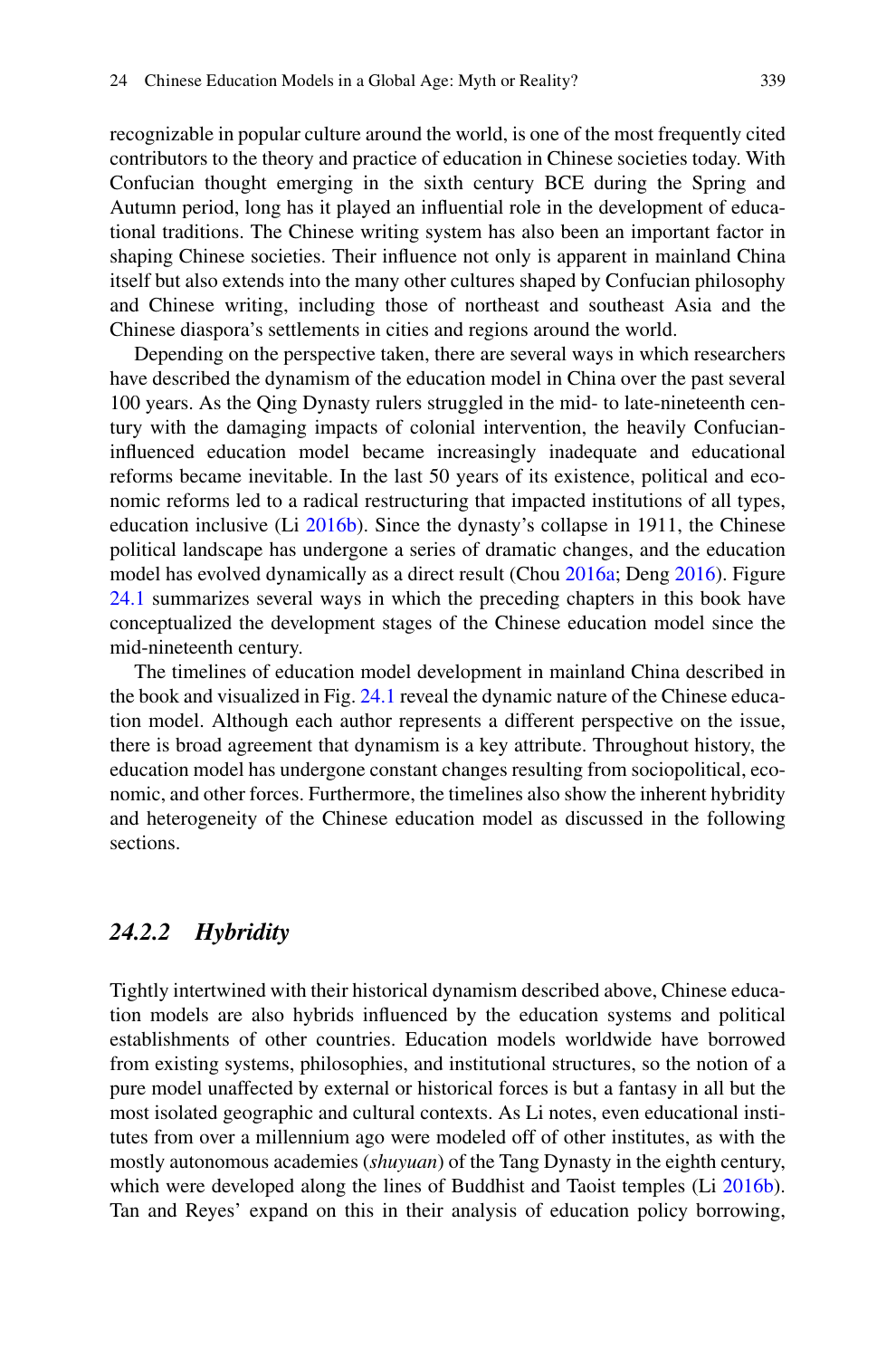<span id="page-3-0"></span>

|                                                                                                                                                                                                                                                                                                                                               | 1850 | 1875                                                                                                                                                                                                                                                                                                                                                                      | 1900                                                                                                                                                                                                                                                                                                                                                                                                                                                                                                                                                                                                                                                                                                | 1925           |                | 1950           | 1975           | 2000                                   | 2025 |
|-----------------------------------------------------------------------------------------------------------------------------------------------------------------------------------------------------------------------------------------------------------------------------------------------------------------------------------------------|------|---------------------------------------------------------------------------------------------------------------------------------------------------------------------------------------------------------------------------------------------------------------------------------------------------------------------------------------------------------------------------|-----------------------------------------------------------------------------------------------------------------------------------------------------------------------------------------------------------------------------------------------------------------------------------------------------------------------------------------------------------------------------------------------------------------------------------------------------------------------------------------------------------------------------------------------------------------------------------------------------------------------------------------------------------------------------------------------------|----------------|----------------|----------------|----------------|----------------------------------------|------|
|                                                                                                                                                                                                                                                                                                                                               |      |                                                                                                                                                                                                                                                                                                                                                                           |                                                                                                                                                                                                                                                                                                                                                                                                                                                                                                                                                                                                                                                                                                     |                |                |                |                |                                        |      |
| <b>Qing Dynasty reforms</b><br>(Li, 2016b)                                                                                                                                                                                                                                                                                                    |      | A1                                                                                                                                                                                                                                                                                                                                                                        | $\blacksquare$<br>A2A3                                                                                                                                                                                                                                                                                                                                                                                                                                                                                                                                                                                                                                                                              |                |                |                |                |                                        |      |
| Post-Qing political eras<br>(Hayhoe, 1996; Li, 2016a)                                                                                                                                                                                                                                                                                         |      |                                                                                                                                                                                                                                                                                                                                                                           |                                                                                                                                                                                                                                                                                                                                                                                                                                                                                                                                                                                                                                                                                                     | <b>B1</b>      |                | <b>B2</b>      | B <sub>3</sub> |                                        |      |
| <b>Economic development models</b><br>(Kwong, 2016)                                                                                                                                                                                                                                                                                           |      |                                                                                                                                                                                                                                                                                                                                                                           |                                                                                                                                                                                                                                                                                                                                                                                                                                                                                                                                                                                                                                                                                                     |                |                | C <sub>1</sub> | C <sub>2</sub> |                                        |      |
| Disrupts in Chinese academia<br>(Hwang, 2016)                                                                                                                                                                                                                                                                                                 |      |                                                                                                                                                                                                                                                                                                                                                                           |                                                                                                                                                                                                                                                                                                                                                                                                                                                                                                                                                                                                                                                                                                     |                | D <sub>1</sub> | D <sub>2</sub> |                | D <sub>3</sub>                         |      |
| <b>School system</b><br>(Li, 2016b)                                                                                                                                                                                                                                                                                                           |      |                                                                                                                                                                                                                                                                                                                                                                           | E1                                                                                                                                                                                                                                                                                                                                                                                                                                                                                                                                                                                                                                                                                                  | E <sub>2</sub> | E3             |                |                |                                        |      |
| <b>Higher education</b><br>(Li, 2016a)                                                                                                                                                                                                                                                                                                        |      |                                                                                                                                                                                                                                                                                                                                                                           | F1                                                                                                                                                                                                                                                                                                                                                                                                                                                                                                                                                                                                                                                                                                  | F <sub>2</sub> |                |                | F <sub>3</sub> |                                        |      |
| <b>Teacher education</b><br>(Li, 2016b)                                                                                                                                                                                                                                                                                                       |      |                                                                                                                                                                                                                                                                                                                                                                           | G <sub>1</sub>                                                                                                                                                                                                                                                                                                                                                                                                                                                                                                                                                                                                                                                                                      | G <sub>2</sub> |                |                | G <sub>3</sub> | G4                                     |      |
| Curriculum reform<br>(Guo-Brennan, 2016)                                                                                                                                                                                                                                                                                                      |      |                                                                                                                                                                                                                                                                                                                                                                           |                                                                                                                                                                                                                                                                                                                                                                                                                                                                                                                                                                                                                                                                                                     |                |                |                |                | H <sub>2</sub><br>H <sub>3</sub><br>H1 |      |
| Key higher education<br>policy documents<br>(Yang, 2012)                                                                                                                                                                                                                                                                                      |      |                                                                                                                                                                                                                                                                                                                                                                           |                                                                                                                                                                                                                                                                                                                                                                                                                                                                                                                                                                                                                                                                                                     |                |                |                |                | .<br>$11 - 18$                         |      |
| A1. Self-Strengthening Movement<br>$(1861 - 1895)$<br>A2. Hundred Days' Reform (1898)<br>A3. New Reform (1901-1911)<br>B1. Nationalist Period (1911-1949)<br><b>B2. Socialist Period (1949-1978)</b><br>B3. Reform Period (1978-1990)<br>C1. Marxist model (1949-1976)<br>C2. Rostow model (1976-2000)<br>D1. U.S./European influence (-1949) |      | E1. Japanese model (-1922)<br>E2. Renxu xuezhi legislation (1922)<br>E3. American model (1922-)<br>F1. Establishment (1895-1911)<br>F2. Experimentation (1911-1949)<br>F3. Institutionalization (1949-1998)<br>G1. Establishment (1897-1911)<br>G2. Institutionalization (1912-1949)<br>G3. Re-Institutionalization (1949-1993)<br>G4. Professionalization (1993-Present) | 11. Decision on the Reform of China's Educational Structure (1985)<br>I2. Outline of China's Education Reform and Development (1993)<br>13. Ninth 5-Year Plan for the Nationwide Education Cause and<br>Development Programs for the Year of 2010 (1996)<br>14. Program of Educational Revitalization for the Twenty-first<br><b>Century (1998)</b><br>I5. Tenth 5-Year Plan for the Nationwide Educational Cause (2002)<br>16. 2003-2007 Action Plan for Invigorating Education (2004)<br>17. Outline of the Eleventh 5-Year Plan for the Development of<br>Nationwide Education Cause (2007)<br>18. Outline of State Plans for Medium and Long-term Reform and<br>Development of Education (2010) |                |                |                |                |                                        |      |
| D2. Soviet influence (1949-1979)<br>D3. Total westerniation (1979-)                                                                                                                                                                                                                                                                           |      | H1. Pre-reform (-2001)<br>H2. Basic Education Curriculum Reform<br>Outline / New Curriculum Reform (2001)<br>H3. Post-reform (2001-)                                                                                                                                                                                                                                      |                                                                                                                                                                                                                                                                                                                                                                                                                                                                                                                                                                                                                                                                                                     |                |                |                |                |                                        |      |



arguing "that a hybrid model of education exists in China that combines foreign and local ideas and practices. Rather than wholesale policy borrowing from the West, the foreign ideas and practices are being internalised and indigenised in China as they interact with local traditions, values, ways of doing and actors" (Tan and Reyes 2016).

 The process of borrowing both from preexisting local models and contemporary foreign models has long been ongoing. Over the past two centuries, European,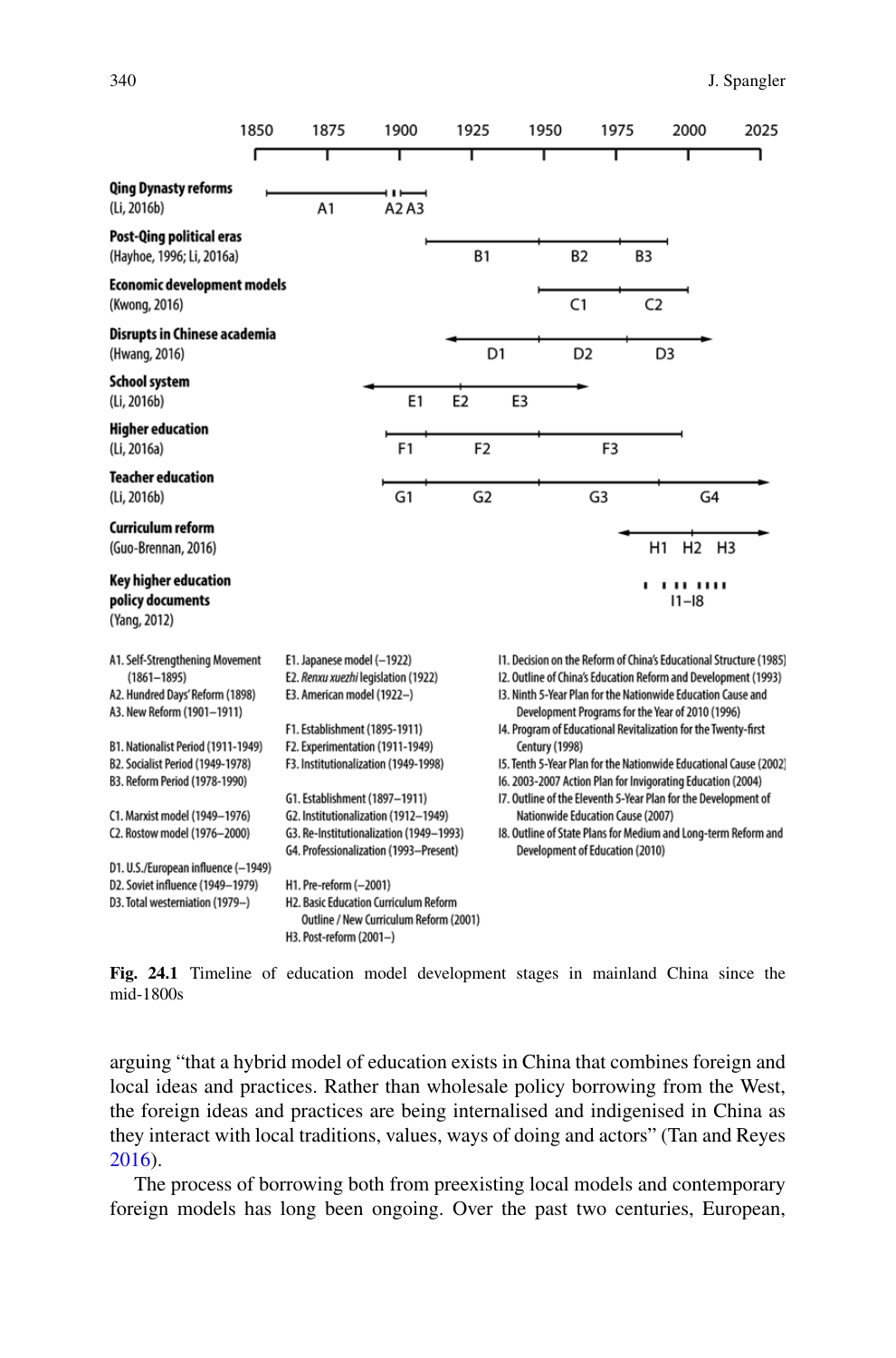Japanese, Soviet, and North American education systems have all influenced Chinese education models at different times. Indeed, even the term *jiaoyu* for education was imported towards the end of the nineteenth century from the Japanese language (Li  $2016b$ ). Likewise, important figures outside of mainland China have taken note of key aspects of Chinese education. The *keju* , or imperial examination, and the integration of imperial bureaucracy and higher education institutions, for example, were objects of admiration for European philosophers and Jesuit missionaries (Li  $2016a$ ).

 At the end of the nineteenth century, aspects of the Japanese education model, which was itself based in part on the French education model, were introduced into China. From the collapse of the Qing Dynasty until the end of the Republican period, key aspects of the American education model were adopted in China, as were some features of European education models (Hwang 2016a; Li 2016b). Among Chinese intellectuals of the time, ideological inspiration came in large part from the ideologies of social Darwinism, scientism, and anti-traditionalism (Hwang [2016a](#page-16-0)). Following the Chinese civil war, Soviet influence drove many of the education system reforms in communist China. This lasted for several decades until the Reform and Opening Up of the 1980s, when aspects of the American model again began to make their way into the Chinese education system. While some research has shown that educators of Chinese descent today view a hybrid of Chinese and American models as ideal (Beckett and Zhao [2016](#page-15-0); Ho and Wang 2016), others have suggested that the result of conflicting models can lead to reality shock, struggle, or resistance for teachers and students (Guo-Brennan [2016](#page-16-0) ; Hsu [2016](#page-16-0) ; Wang  $2016a$ .

 Today, several aspects of the Chinese education model provide evidence of its hybridity. These include the shifts towards decentralization, the autonomy of educational institutions, constructivist pedagogy, formative and alternative assessment, active participation and student-centered learning, emphasis on lifelong learning, innovation, and experimentation and knowledge by doing (Beckett and Zhao 2016; Tan and Reyes 2016). Although some have suggested that the realization of systemic weaknesses has led to policy borrowing and the creation of a hybrid education model in China, it has also been attributed to the existence of a pragmatic ethos and accommodative nature in China throughout its recent history (Li 2016b; Tan and Reyes 2016). In other countries, Chinese education has been hybridized with local education models, as has occurred in Australia, New Zealand, the Philippines, Taiwan, the U.S., and so on (Da and Welch [2016](#page-15-0); Ho and Wang 2016; Hsu 2016; Kotah [2016](#page-16-0); Spangler 2016). Whatever the impetus for policy borrowing has been, the evidence from history and today reveals that, along with dynamism and heterogeneity, hybridity is one of the key attributes of the Chinese education model.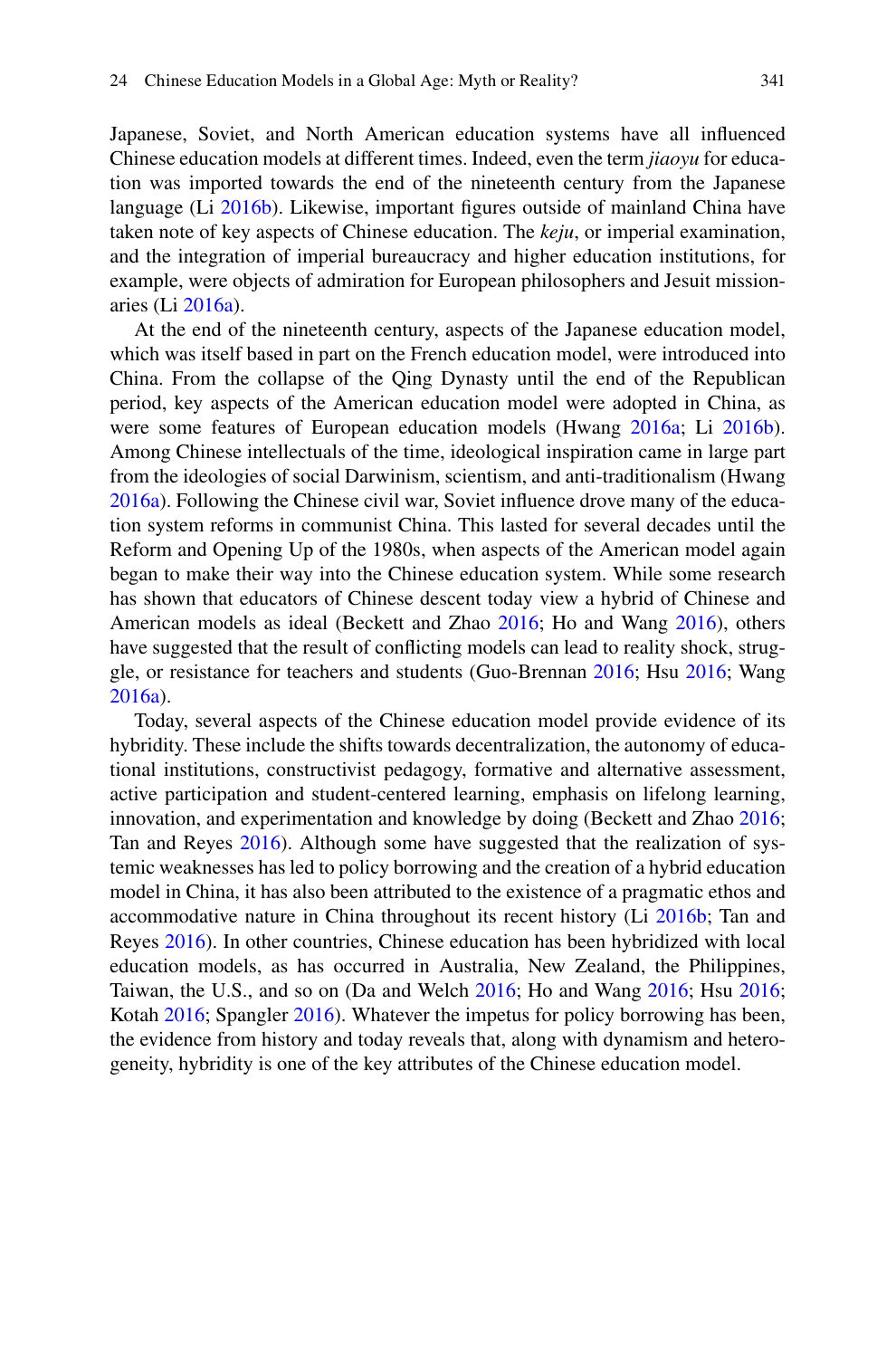# *24.2.3 Heterogeneity*

 Because Chinese education models exist in many different contexts, it follows that they differ in significant ways depending on contextual factors. Heterogeneity is thus the third inherent attribute of what could be termed Chinese education models. Broadly interpreted, contextual factors contributing to their heterogeneity include geographic region, discipline, and institution type.

### **24.2.3.1 Geographic Region**

Education models influenced by Chinese history, culture, and philosophies are present in many different geographic regions, both within mainland China and around the world. As a result, there are significant differences between what could all be generally classified as Chinese education models. In China, geographic region has affected the education model throughout history. For example, remote areas of the country have long been host to education models distinct from those of major population centers. Such was the case in the past when educational institutions in developed areas were linked to the imperial bureaucracy while rural schools were more autonomously run (Li  $2016a$ ). Today, a similar divide can be seen between cities such as Shanghai, where schools churn out some of the world's highest achievers on international standardized tests (e.g., PISA), and rural Western China, where "education resources are limited, school facilities and infrastructure are dilapidated and unsafe, teachers have little access to professional training and development, and poverty and illiteracy rates are the highest in the country" (Guo-Brennan [2016](#page-16-0)). The stark contrast between geographic regions, even domestically, makes it clear that presuming that there is one Chinese education model applicable throughout the country would be far from accurate.

 The geographic heterogeneity of Chinese education models is perhaps even more apparent in the ethnic Chinese enclaves that exist in many countries globally. From Chinatowns to individual family units of Chinese descent living around the world, aspects of Chinese education models manifest themselves in people's everyday lives. While common practices and ways of thinking among these populations do exist, their diversity is greater than any single similarity between them. In their analysis of parenting practices of Chinese immigrants in Australia, Da & Welch comment, "the long history and great size and diversity of the Chinese diaspora, in many different contexts, means that the Chinese should no longer be considered a homogeneous group: a proper account needs to be taken of their diverse social and economic status, countries and regions of origin, religion and languages they speak" (Da and Welch 2016). Nevertheless, although not universal, some common features have been identified, including high educational expectations of children, highstakes testing as academic achievement, emphasis on supplementary education, and credentialism (Chou  $2016b$ ). Indeed, it has even been found that the belief in the link between education and upward social mobility has been an important motivator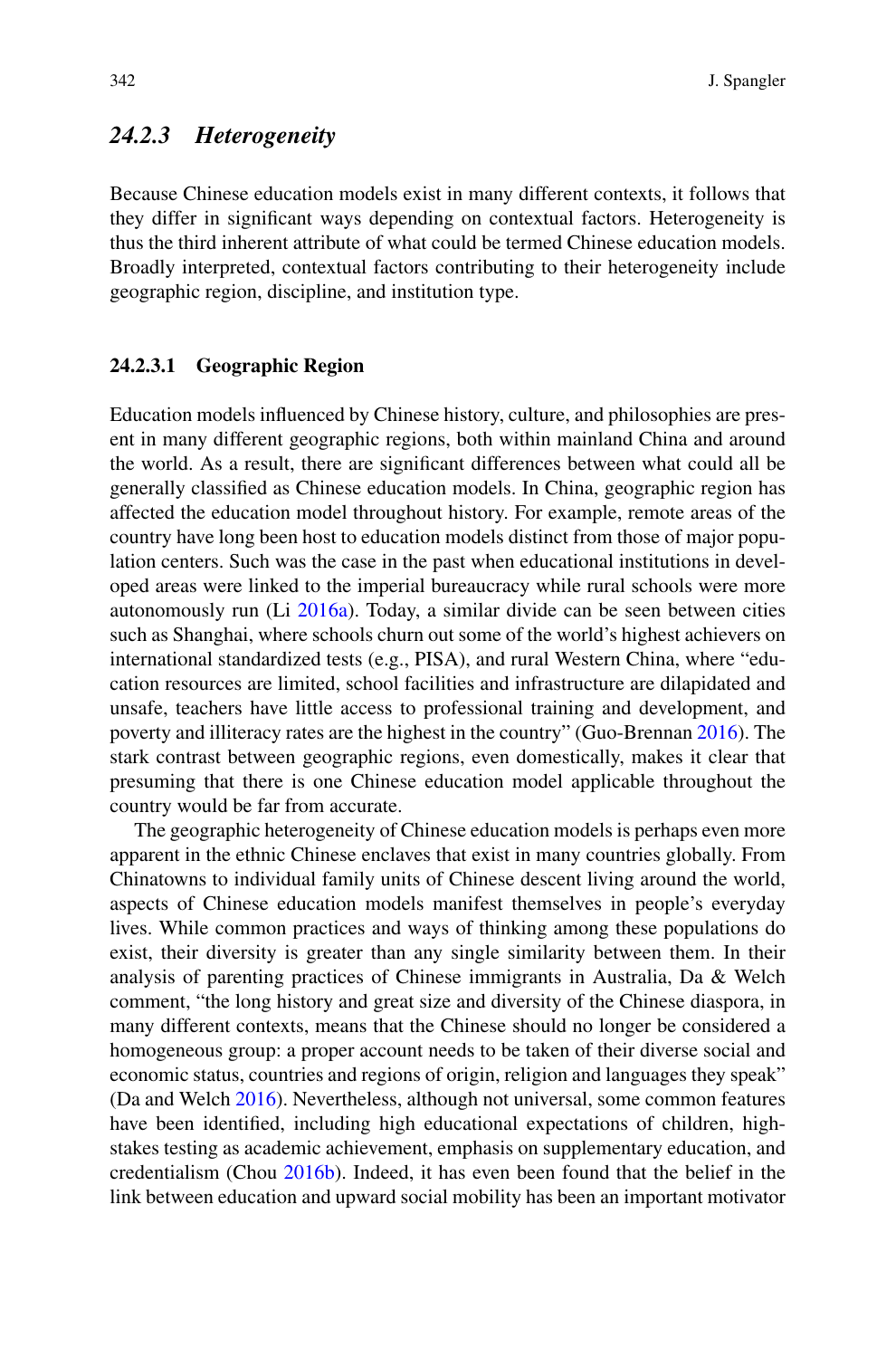for some Chinese parents in deciding to immigrate (Ho and Wang [2016](#page-16-0)). Other potential commonalities, such as perspectives on physical punishment, have been questioned or refuted by recent research (Da and Welch 2016).

#### **24.2.3.2 Discipline**

 Apart from their geographic heterogeneity, Chinese education models also differ by discipline. Within the context of Chinese-influenced education, each discipline, be it mathematics, languages, or citizenship education, has differences that shape and are shaped by the broader education model. As a result, understanding these as distinct models that share certain characteristics may often be the more precise way of conceptualizing them.

 Pedagogical practices in mathematics, for example, that are distinctive aspects of a Chinese mathematics education model, such as an operational mathematics curriculum and solution-oriented problem-solving strategies that encourage high performance coupled with risk aversion, do not necessarily translate to other disciplines (Chiu  $2016$ ). Other aspects, such as the East–West dichotomies in mathematics education identified by Leung  $(2001)$ , including "product versus process; rote versus meaningful learning; studying hard versus pleasurable learning; extrinsic versus intrinsic motivations; whole class teaching versus individualized learning, and competence of teachers," may be representative of cross-discipline commonalities (Wang  $2016b$ ; citing Leung  $2001$ ). Similarly, while the Chinese language education model historically emphasized literacy over oral competency, such findings for a given field could not necessarily be applied more broadly (Sung and Poole 2016). Despite the variation across disciplines, it is nevertheless evident that commonalities do exist. Such commonalities are the impetus for many of the studies attempting to refine our understanding of education models in contexts influenced by Chinese history, culture, and philosophies.

#### **24.2.3.3 Institution Type and Level**

 The heterogeneity of Chinese education in the broad sense of the term is also evident when comparing institution types and levels. Wide variation among schools falling under the Chinese education model umbrella can be observed in many different instances, particularly given the diverse objectives of different types of educational institution. Commonalities between the curricula of mainstream and vocational schools, for example, may be limited, as they seek to achieve different outcomes for their student populations. Moreover, the educational theories and practices of supplementary educational institutions, such as evening and weekend preparatory and cram schools, differ to varying extents from their formal institutional counterparts. Countries have also implemented alternative or supplementary education models in order to provide disadvantaged students with modified opportunities for educational advancement. Students from minority populations, those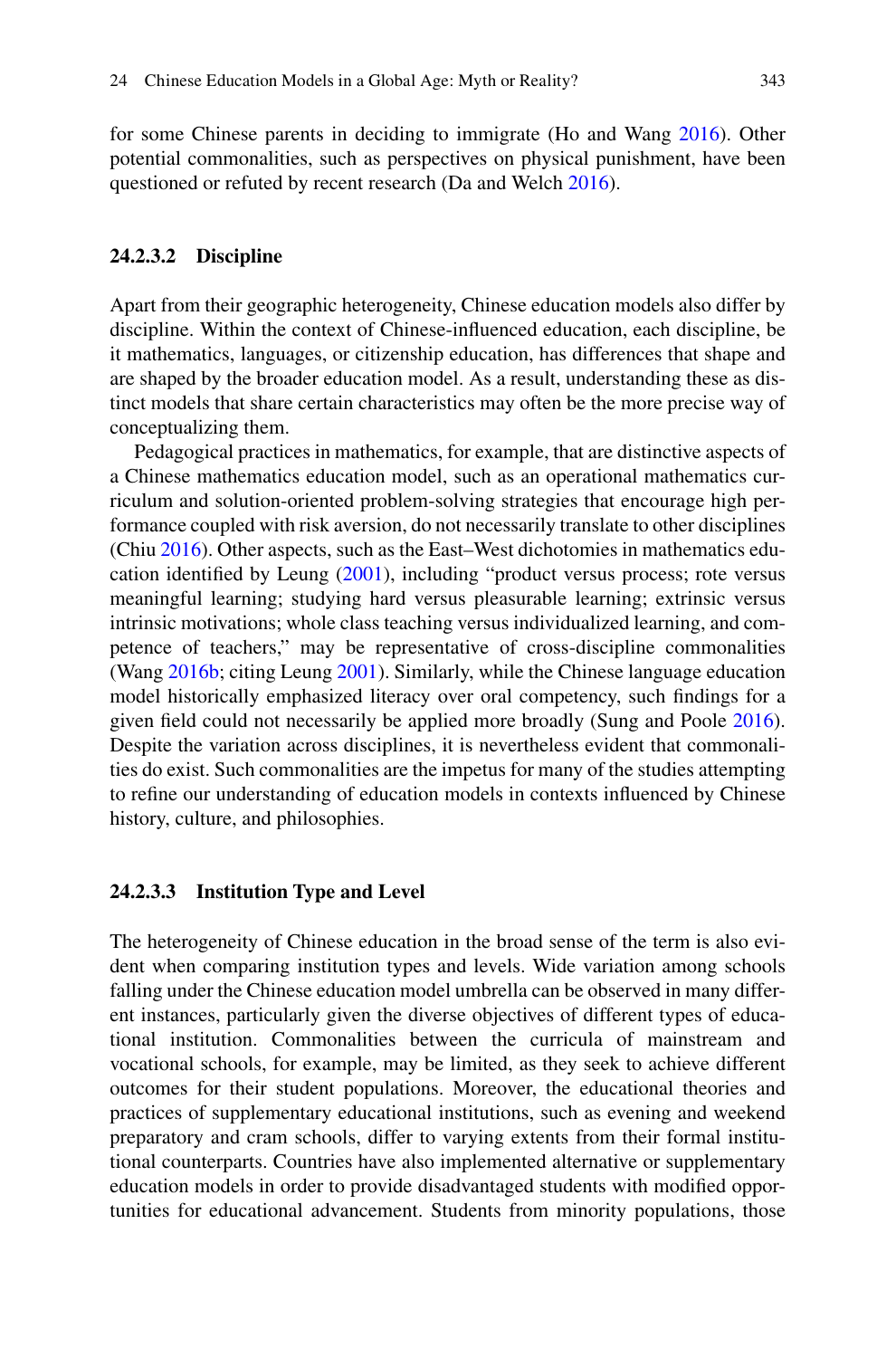coming from lower socioeconomic backgrounds, and students with disabilities or other special needs may simultaneously be a part of both the education models of the mainstream school system as well as education models or systems modified to address their specific circumstances. In the case of Taiwan, where the education model already offers clear evidence of hybridity and heterogeneity, the education model designed for disadvantaged students is both different from that of the mainstream model and reflects the influences of policies implemented elsewhere (Cheng and Jacob [2016](#page-15-0) ). Needless to say, the education models of different levels of institutions, from preschool to higher education, likely have at least as much that distinguishes their respective models from one another as they have in common.

 Studies that raise doubts about the existence of a Chinese education model often emphasize its hybridity. Although it is apparent that there is no purely Chinese education model fully isolated from external and historical forces, suggestions that none exists whatsoever neglect that three key attributes define it. Chinese education models are characterized by dynamism, hybridity, and heterogeneity, and these attributes continue to shape them to this day. Understanding these attributes is crucial to delivering well developed analyses of Chinese education models, and it is our hope that, taken together, the chapters in this book can offer a foundation for future research on the subject.

## **24.3 Elements**

 In addition to the three key attributes that characterize Chinese education models, it is also useful to disaggregate the models into their constituent elements. One possible conceptualization, as is suggested in this concluding chapter, is a disaggregation into three elements: norms, institutions, and individuals. Each of these elements has a reciprocal but unequal effect on the other two, as indicated in Fig. 24.2.

# *24.3.1 Norms*

 Norms are the glue that binds together individuals and institutions and their respective theories and practices within a society. To a large extent, research about Chinese education models is founded on observations of the institutions and individuals upon which relevant norms have had a significant impact. This section looks at a select few of the main objects of education-related norms—society, teaching and parenting, and learning—that evidence in this book and elsewhere suggests play an important role in shaping Chinese education models.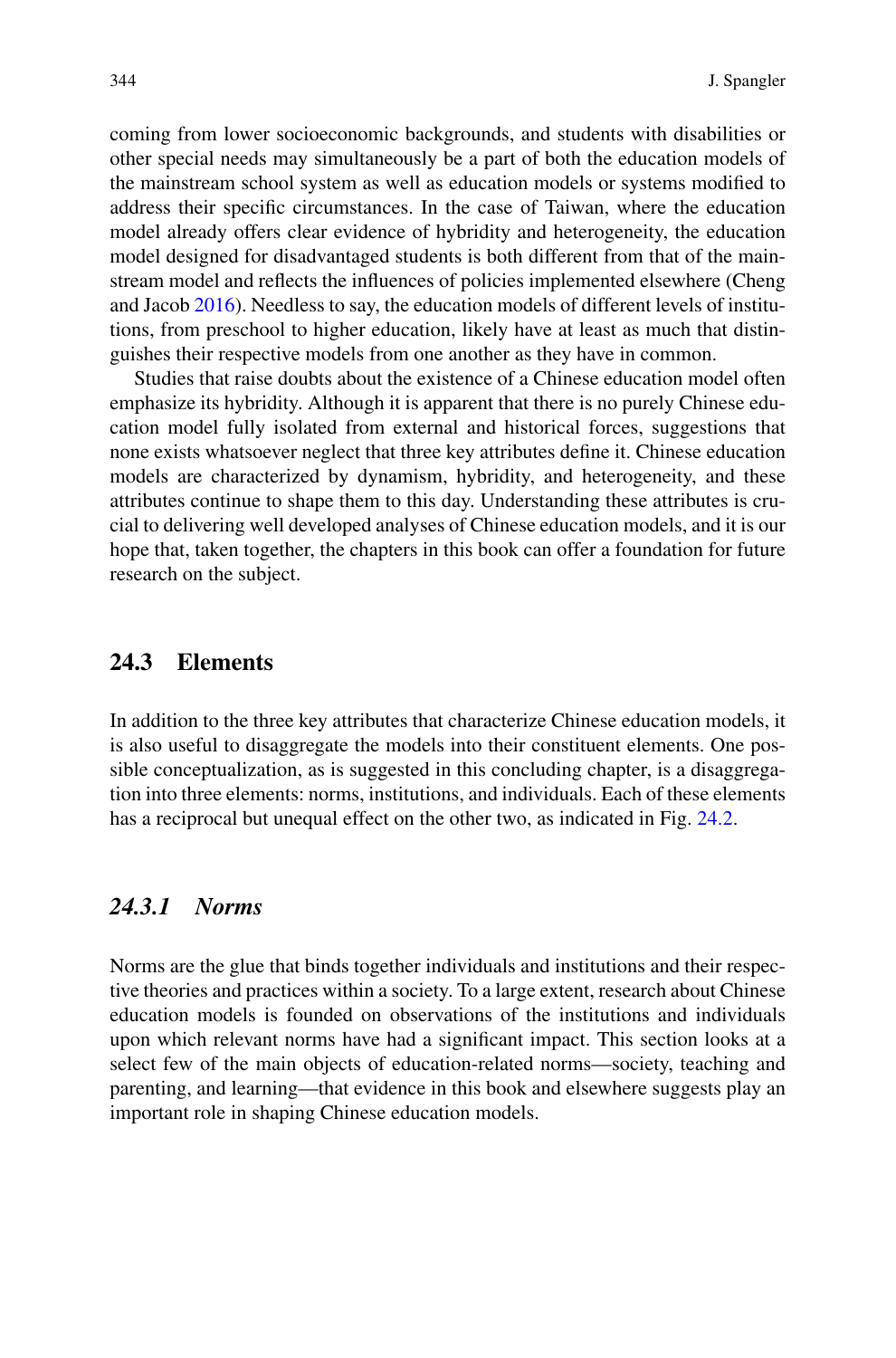<span id="page-8-0"></span>

 **Fig. 24.2** Elements of Chinese education models (Note: *Arrows* indicate the direction of effects. *Solid lines* indicate major effects whereas *dotted lines* indicate those that are less prominent. Although individuals have an effect on the institutions and norms that also comprise the education models, the converse effect—that is, the effect of institutions and norms on individuals—is greater)

#### **24.3.1.1 Society**

 Certain norms applicable to society at large have an important impact on the models of education in that society. In contexts influenced by Chinese history, culture, and philosophies, these include a high regard for education, particularly in terms of its role in social mobility as well as individual and national development; meritocracy; collectivism and family and social cohesion; filial piety and deference to authority; and high societal and extended family expectations.

 Throughout history, education has been a valued institution in Chinese societies. As Li writes, the "belief in the importance of learning, teaching and schooling has been deeply imbedded in Chinese culture over the past 2000 years" (Li [2016b](#page-16-0)). At the heart of Confucian philosophy is an emphasis on education. Such is its centrality that the first word of *Analects* is "learn" (*xue*). The collection begins, "The Master said, 'To learn and then have occasion to practice what you have learned—is this not satisfying?'" (Confucius, in Slingerland 2006, p. 1). Over the two millennia since its writing, the high regard for education has continued to be a norm in Chinese societies, surviving the rise and fall of dozens of political establishments within China. Moreover, it has become a global force, expanding into neighboring cultures influenced by that of China as well as spreading globally in parallel with the Chinese diaspora.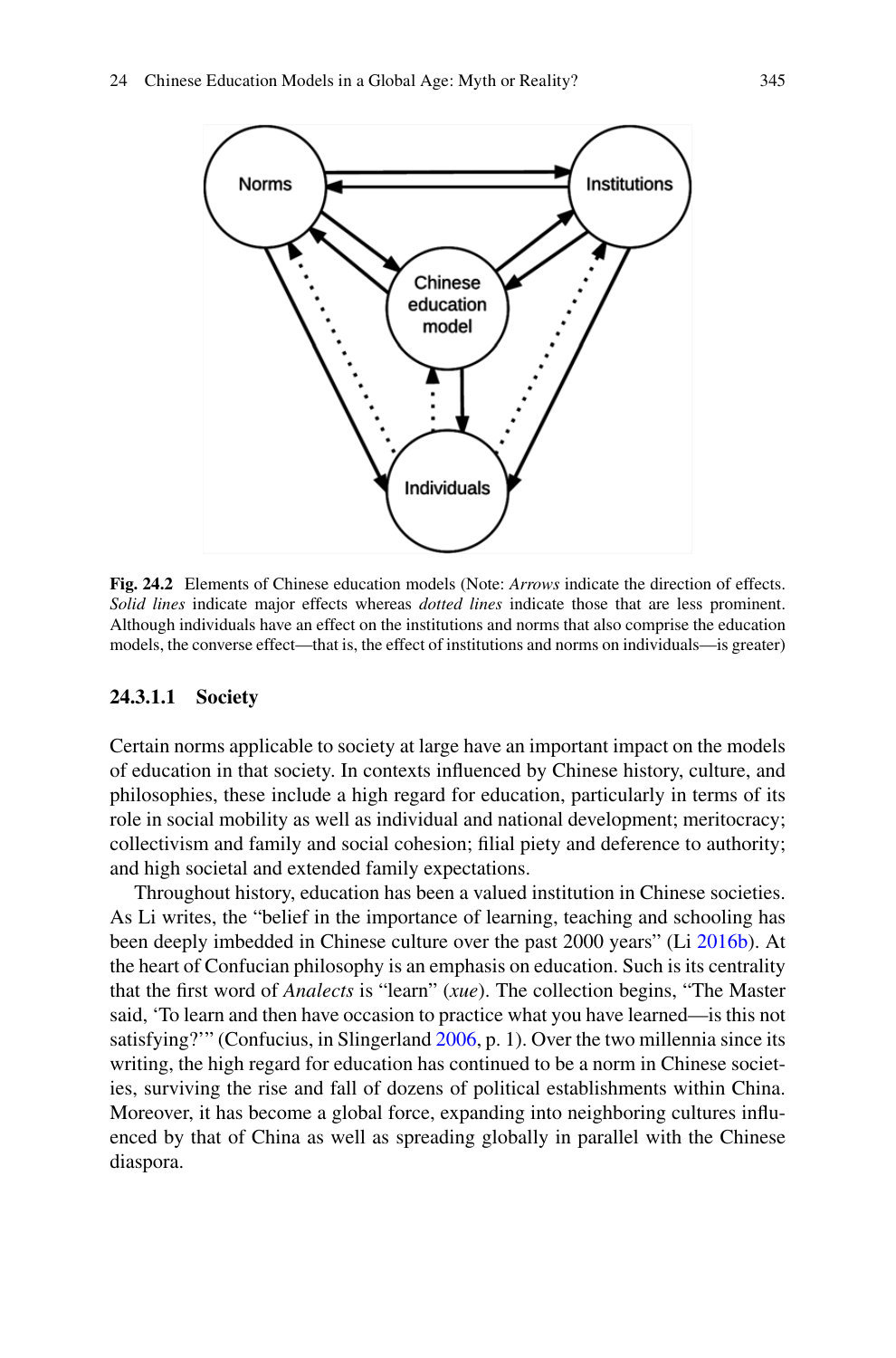Moreover, since at least the advent of the civil examination system in the fourth century, there has been a close link between the normative importance of education and the belief in its role as the key to upward social mobility (Wang  $2016a$ ; citing Biggs and Watkins [2001](#page-15-0); Siu 2004). Today, this belief continues (Ho and Wang [2016 \)](#page-16-0). Emphasis on education has also been seen as the path to individual and national development (Li  $2016a$ ). Evidence of such models of development can be found in many instances in China's history as well as in other countries influenced by the Chinese.

 The high regard for education and the Confucian tradition have also been an impetus for and mutually reinforced by other norms, including meritocracy; collectivism and family and social cohesion; and high societal and extended family expectations. Views that education is the route to success at the individual, family, and national level are cause for exceptionally high expectations of learners. Indeed, it is not uncommon for parents or teachers to discourage or prohibit any activity seen as a distraction from students' educations (Da and Welch 2016). These norms about the structure of society, combined with the Confucian-inspired norms of filial piety and deference to authority, create an environment for education that is indicative of what may be loosely considered a Chinese education model.

#### **24.3.1.2 Teaching and Parenting**

 Norms regarding teachers and teaching as well as parents and parenting are also a key element of Chinese education models. In Chinese and Chinese-influenced soci-eties, the ideal teacher is embodied by several key characteristics. First, they are an authority figure. Within the classroom, teachers are expected to maintain an orderly and disciplined learning environment, and in doing so, they are the sole decision makers (Tan and Reyes  $2016$ ; Wang  $2016a$ ). In recent years, education reforms in China, Taiwan, and elsewhere have pushed for what has been termed a more studentcentered curriculum. However, these efforts differ significantly from the notion of student-centered learning in other geographic contexts, such as the U.S. Emphasis is placed on increasing students' active participation and cooperation in the classroom, but these "student-centred approaches exist within a teacher-dominated environment where the teacher still retains the respect, control and decision-making" (Tan and Reyes  $2016$ ).

 Second, the ideal teacher is an exceptionally competent bearer of knowledge. Traditionally viewed as respected scholars, they must take their deep knowledge of their subjects and impart it unto students, who must strive to learn this content in its entirety. The knowledge-orientation of Chinese educators ties into the textbookorientation of the corresponding curricula. Curricula tend to be highly structured and content-rich. Both teachers and teaching materials serve the purpose of transferring large quantities of static knowledge to students, and those students most capable of retaining and reproducing this knowledge are the ones with the highest levels of academic achievement.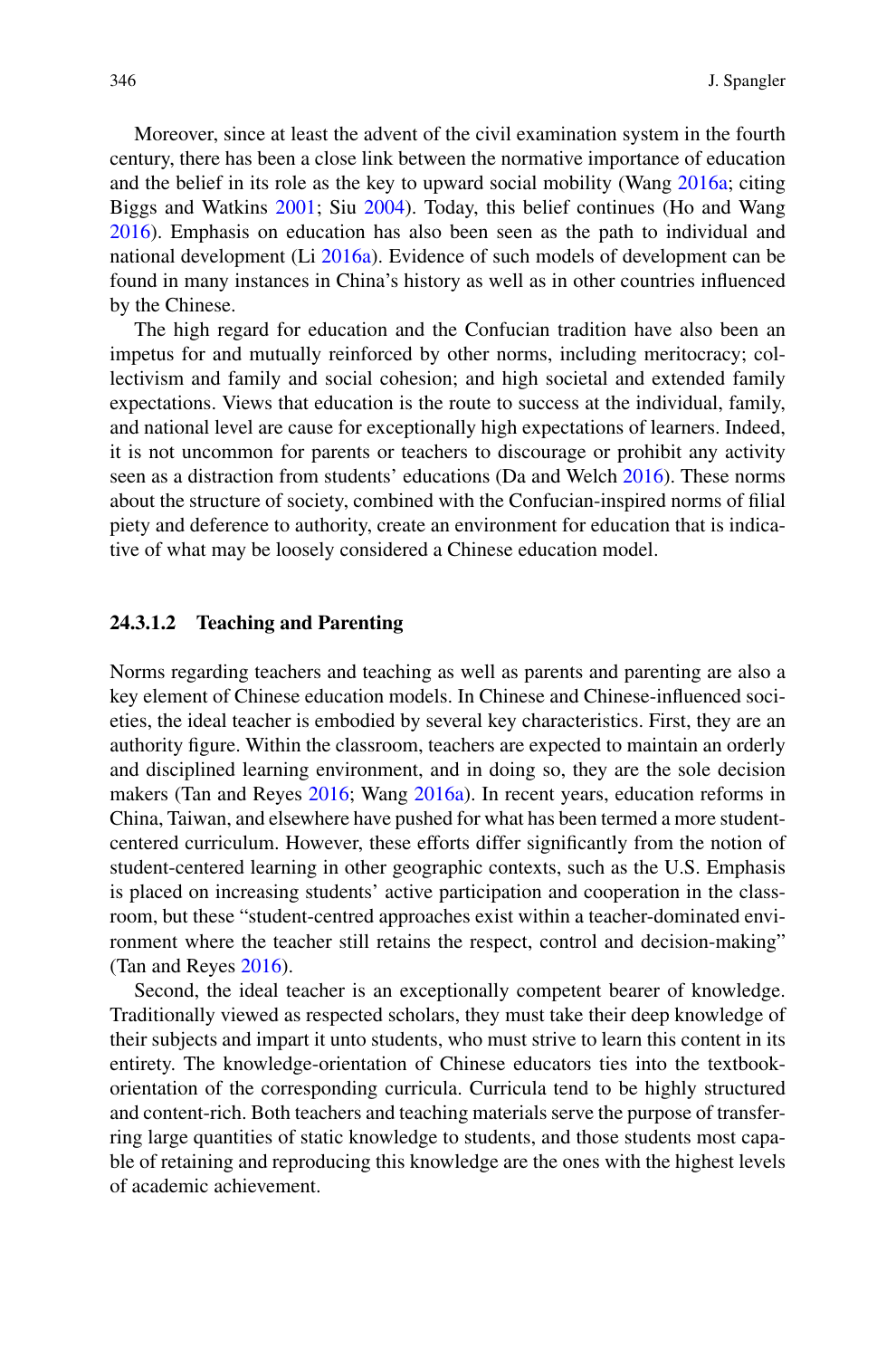Third, the ideal teacher is a model citizen. They embody the virtues that students are expected to uptake, including a dedicated work ethic and willingness to make the effort to succeed at all costs. In many ways, the ideal teacher–student relationship closely parallels that of the ideal parent–child relationship. Parents are tasked with getting their children to excel academically and will use their authority and go to great lengths to ensure that it happens. Children bear the burden of putting in the effort to meet or exceed the expectations of parents, extended family, teachers, and society.

#### **24.3.1.3 Learning**

 Celebrated for millennia, devotion to learning has long been a key aspect of Chineseinfluenced societies. Norms about learning and learners permeate the lives of all individuals and shape models of Chinese education. The high value placed on learning contributes to the deeply ingrained nature of related norms. All interwoven with one another, these include an emphasis on hard work, persistence, and effort over abilities; focus on memorization, repetition, and drilling for knowledge acquisition; high levels of resource investment and sacrifice; parental engagement and supervision; supplementary education; and risk-aversion.

 The importance placed on effort and persistence forms the normative foundation of many Chinese education models. Learning involves a commitment to investing whatever time and effort it takes to master the knowledge or skills at hand. With enough effort, anyone can learn and achieve their academic aspirations. This contrasts with models of education in continental Europe and the U.S., where a great deal of emphasis is placed on identifying each individual student's specific abilities and encouraging them to excel in that domain. With knowledge acquisition as the goal and effort and persistence as the pathway to achieving it, tactics for learning stress memorization, repetition, and drilling (Sung and Poole [2016](#page-16-0)). Examorientation also lends itself to this, as is discussed further in the following section.

 In order to maximize the opportunities for learners' to put in the effort, parents in the context of Chinese education models demonstrate high levels of resource investment in their children's education in terms of both finances and time. Families in Confucian societies lead globally in terms of their levels of financial expenditure on education. The vast numbers of students attending various forms of supplementary education in private evening and weekend institutes is but a part of this. Indeed, many parents go to even greater lengths to provide optimal educational opportunities for their children, some opting to emigrate for that sole purpose. Moreover, immigrant families have also been known to go one step further. In Australia, for example, "[s]electing the best educational institutions for children is a prevalent phenomenon among Chinese parents ... some make considerable sacrifices to buy houses near desirable schools, for example, and also enrol their children into private coaching colleges" (Da and Welch [2016](#page-15-0) ). Two implications of the norms discussed above are that Chinese-influenced societies have indeed managed to produce some of the world's highest achieving students as determined by international standardized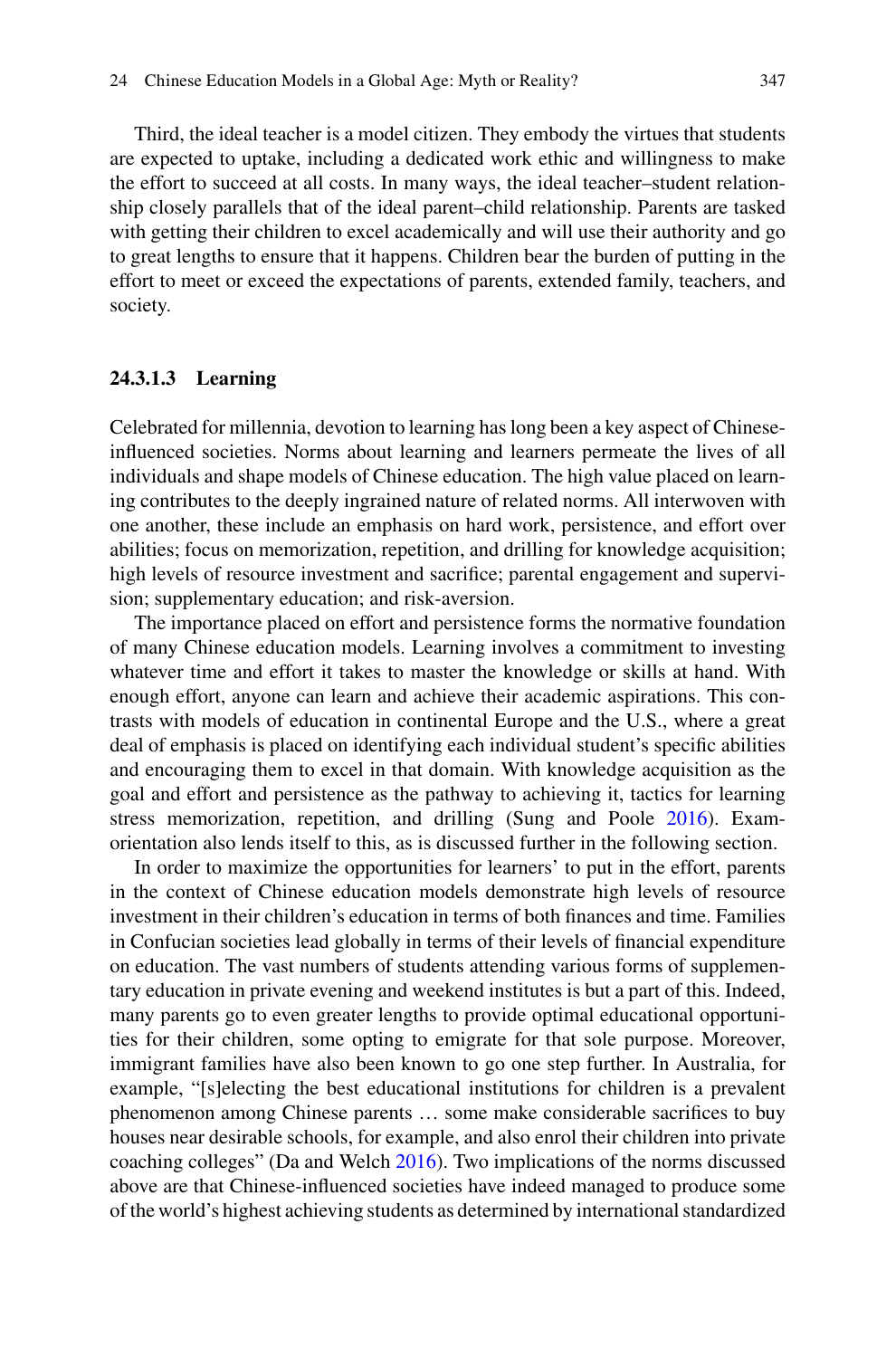assessments but such accomplishments are often the result of extrinsic motivating factors (Spangler  $2016$ ; Zhou and Wang  $2016$ ).

# *24.3.2 Institutions*

 The structure of education is shaped by the institutions that it is composed of, and institutions influenced by Chinese education models exist in different contexts and have different objectives. The effects of this diversity combine with those of the education models themselves to produce many different types of educational institutions. These include public and private, comprehensive and specialized, and offline and online at all levels from primary to continuing education. Yet educational institutions themselves comprise only a portion of the institutions that influence education systems. Others in the public and private sectors, including government agencies, enterprises, and nonprofi t organizations, both shape and are shaped by the education models in their respective contexts. Evidence from the chapters in this book suggests that there are some commonalities between these institutions and within these education systems. Among these, centralization, standardization, emphasis on examinations, teacher-centrism, and credentialism feature prominently, though it must be understood that not one of these characteristics is universally applicable across these institutions.

### **24.3.2.1 Governmental**

 Government agencies and policymakers have a key role to play in nearly all education systems. Legislation often decides the structure of educational institutions and designs the systems used within them. Thus, what governments devise becomes a reality within educational institutions and affects the individuals involved in them. In many cases, the institutional structure of government is reflected in that of educational institutions and vice versa. Throughout Chinese history, an emphasis on centralization and meritocracy through standardization and high-stakes testing has been designed into bureaucracies as well as the institutions within their sphere of influence (Guo-Brennan [2016](#page-16-0); Wang [2016a](#page-16-0); Chou [2016b](#page-15-0)). In terms of centralized authority at the national level, the Ministries of Education in societies influenced by Chinese history, culture, and philosophies tend to be the key decision makers regarding domestic educational institutions. Yet another commonality among government institutions that is reflective of the Chinese-influenced context as well as local educational institutions is the examination-centric process of entering civil service. Backed by a meritocratic rationale historically, standardized civil service examinations, such as the National Civil Service Exam ( *Guojia Gongwuyuan Kaoshi* ) in China, the Civil Service Exam ( *Gongwu Renyuan Kaoshi* ) in Taiwan, and the Common Recruitment Examination in Hong Kong, are common features at the national level in countries with populations of predominantly Chinese descent and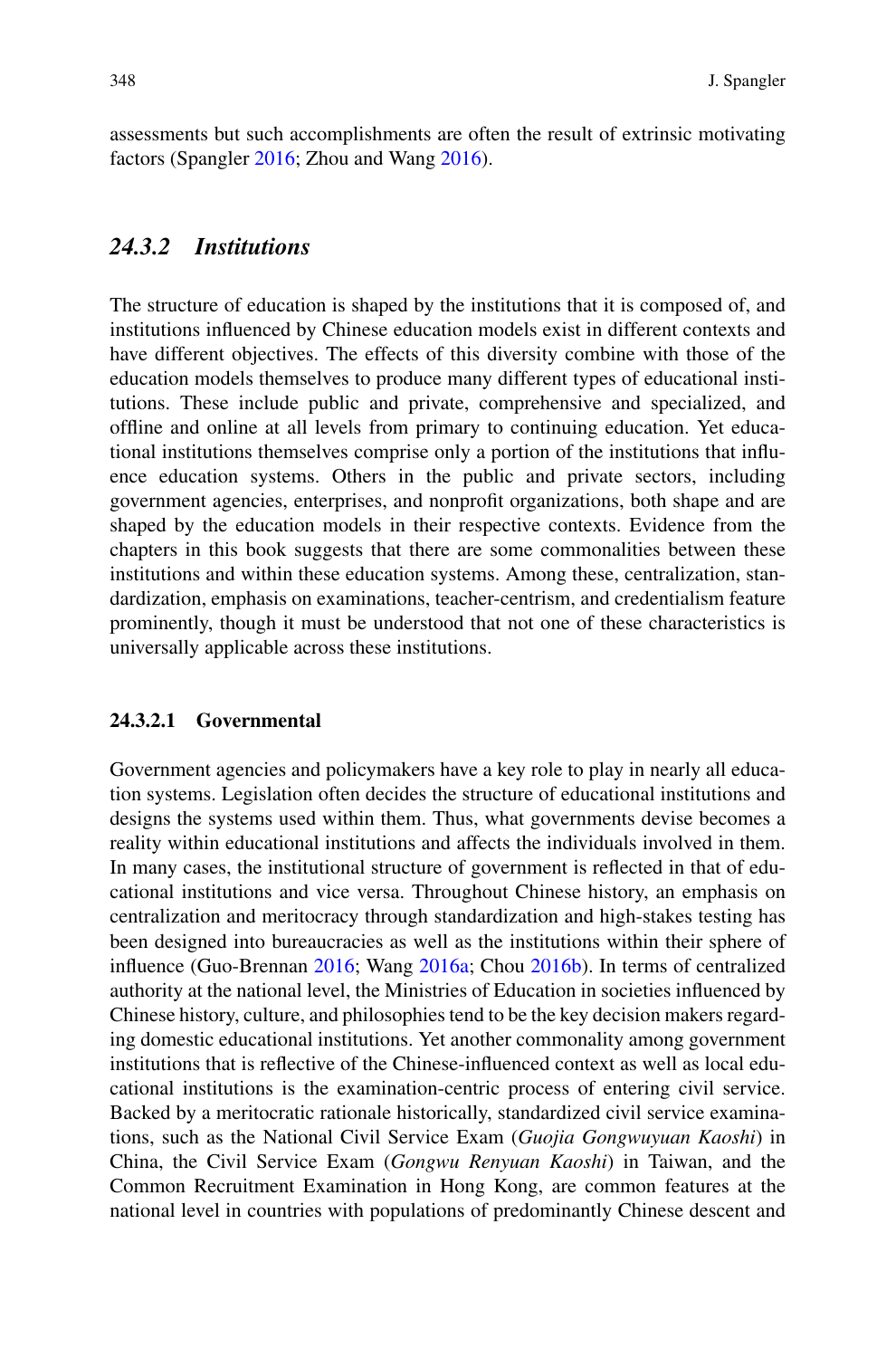are indicative of the common models employed by government and educational institutions.

#### **24.3.2.2 Business**

The structure and practices of private enterprises operating in contexts influenced by Chinese history, culture, and philosophies also share certain parallels with and links to their local education models. Credentialism is among the most immediately apparent. Businesses both reinforce and are shaped by the norm of credentialism prevalent in many societies affected by Chinese education models (Chou 2016b). Centralization is yet another common feature of private enterprises in such contexts, with higher-ranking authorities serving as the sole or primary decision makers.

#### **24.3.2.3 Educational**

 Needless to say, educational institutions themselves, diverse as they may be, are the primary institutional elements of education models. Evidence suggests that certain features are common, but by no means universal, among those institutions operating in broader Chinese contexts. Some of those discussed throughout this text include centralization, teacher-centrism, rigid evaluation systems, textbook-centrism, and supplementary education.

 As with relevant government agencies and enterprises, centralized structures are common at the institutional level, with top-level administrators being the central decision makers in their respective roles. As a rising tide of scholarship has noted, educators in their teaching roles often find themselves with limited voice within their institutions and subject to the whims of administrative decisions (Chou [2014 ;](#page-15-0) Hwang  $2016a$ ). Yet within the classroom, the authority to make decisions is largely carried by teachers themselves (Sung and Poole 2016). Indeed, teacher-centric classroom environments are no new phenomenon in the greater Chinese context.

 Also a feature of many such educational institutions is the integration of rigid and standardized evaluation systems. This takes many different forms. For students, it is manifested in an emphasis on examination as the dominant form of assessing student achievement and also serves as the go-to method of determining which individuals are qualified for admission to an institution vis-à-vis entrance exams. A direct corollary to the evaluation-orientation built in to educational institutions is textbook-centrism, with textbooks containing precisely the knowledge required by students to excel at specific standardized tests (Guo-Brennan 2016). For professors, the emphasis on rigid and standardized evaluation systems is manifested in the powerful influence of institutions using bibliometric citation indices, such as the Social Sciences Citation Index (SSCI), as the primary component of assessments regarding promotion and tenure. Pressure to publish in outlets with greater global reach is a double-edged sword. On one hand, it may benefit institutions in their efforts to rank higher globally. On the other hand, it can have detrimental impacts on educators by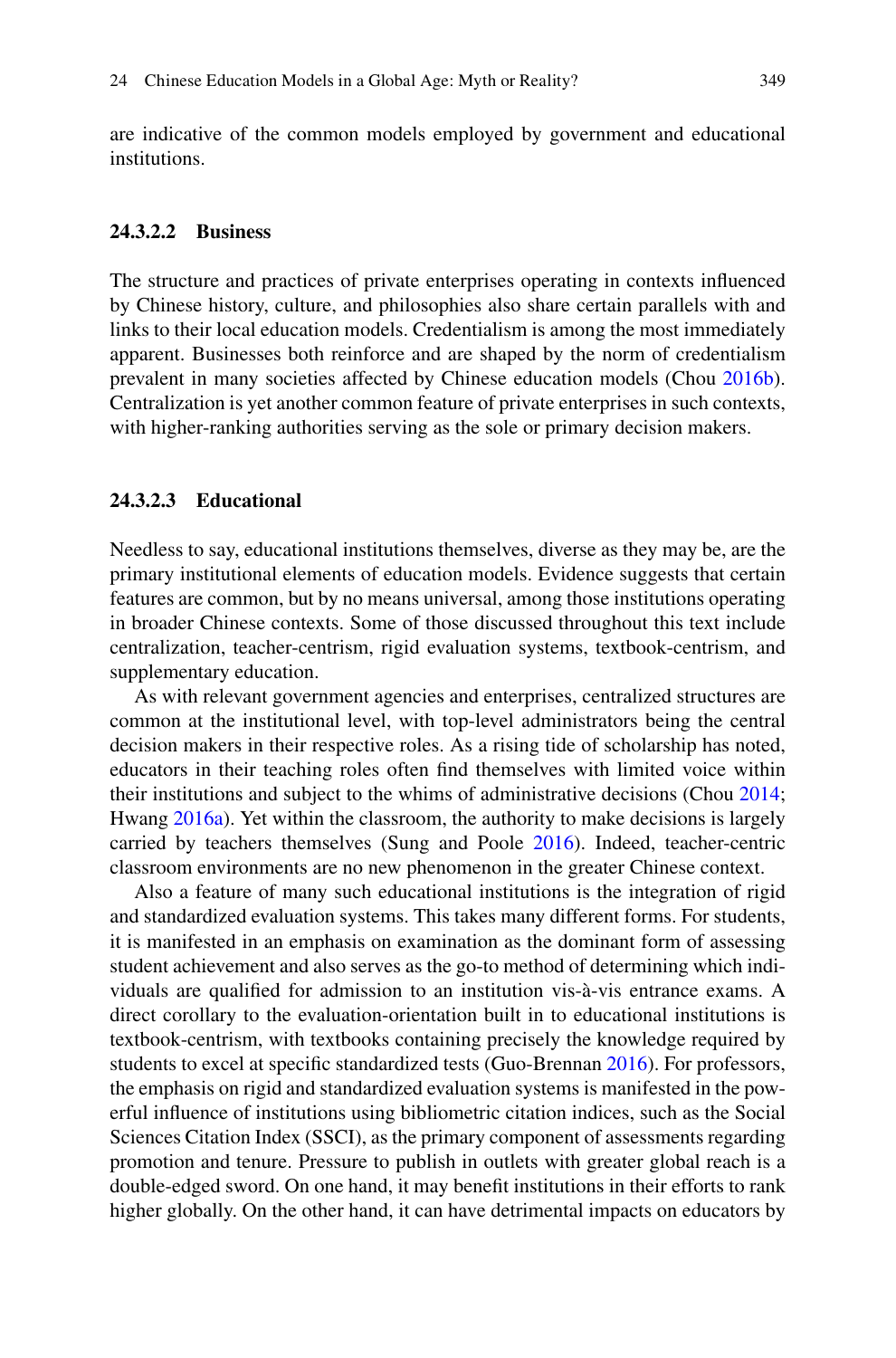drawing them away from locally relevant issues and their roles as teachers (Chou 2014; Hwang [2016a](#page-16-0)). Although educational reforms, such as the curriculum reform pushing for "quality-oriented education" launched in Shanghai in 2001, have attempted to shift curriculum away from its traditionally exam-centric approach, the emphasis remains deeply rooted in the structure of many educational institutions at all levels (Tan and Reyes [2016](#page-16-0)).

 In order for students to remain competitive in preparation for assessment, an entire industry of supplementary education has arisen in many Chinese contexts. The longevity and scale of supplementary education in societies influenced by Chinese history, culture, and philosophies far surpass that of other regions in the world. As Bray (2009) writes in a UNESCO report, "In East Asian societies such as Japan, Hong Kong, Korea, and Taiwan, tutoring has long been a vigorous activity and is deeply embedded in the culture. Part of the explanation for this lies in Confucian traditions which value education and which stress diligence" (Bray [2009](#page-15-0), p. 24). The emphasis on supplementary education has also followed the Chinese diaspora around the world, with evening and weekend schooling of different variet-ies being common among families of Chinese descent (Ho and Wang [2016](#page-16-0); Hsu 2016).

# *24.3.3 Individuals*

 At the heart of institutions that make up the overall structure of Chinese education in its many contexts are individuals. Although individuals play many diverse roles within these institutions, this section focuses on those of teachers and students.

#### **24.3.3.1 Teachers**

 The behavior and actions of individuals, including teachers and students, are so highly influenced by their normative and institutional contexts that they are largely a reflection of them. Educators, highly respected in Chinese-influenced societies, follow established social and cultural norms in the process of formulating their own educational theories and practices. Many teachers operating within the diverse contexts of Chinese education integrate such practices into their teaching routines. These include an emphasis on effort and perseverance; a disciplined learning environment with themselves as authority figures; high expectations of students; meritocratic pedagogy; instilling values that schooling is the pathway to success; and so on (Stevenson and Stigler [1992](#page-16-0) ; Da and Welch [2016](#page-15-0) ; Ho and Wang [2016 ;](#page-16-0) Zhou and Wang  $2016$ ). Other aspects of their teaching practices are a reflection of their institutional environments and commitments, such as knowledge-, textbook-, and examination- centric pedagogy and a focus on memorization, repetition, and drilling as primary forms of knowledge acquisition and retention. Undoubtedly, few individual educators in Chinese contexts adopt all of these aspects of Chinese education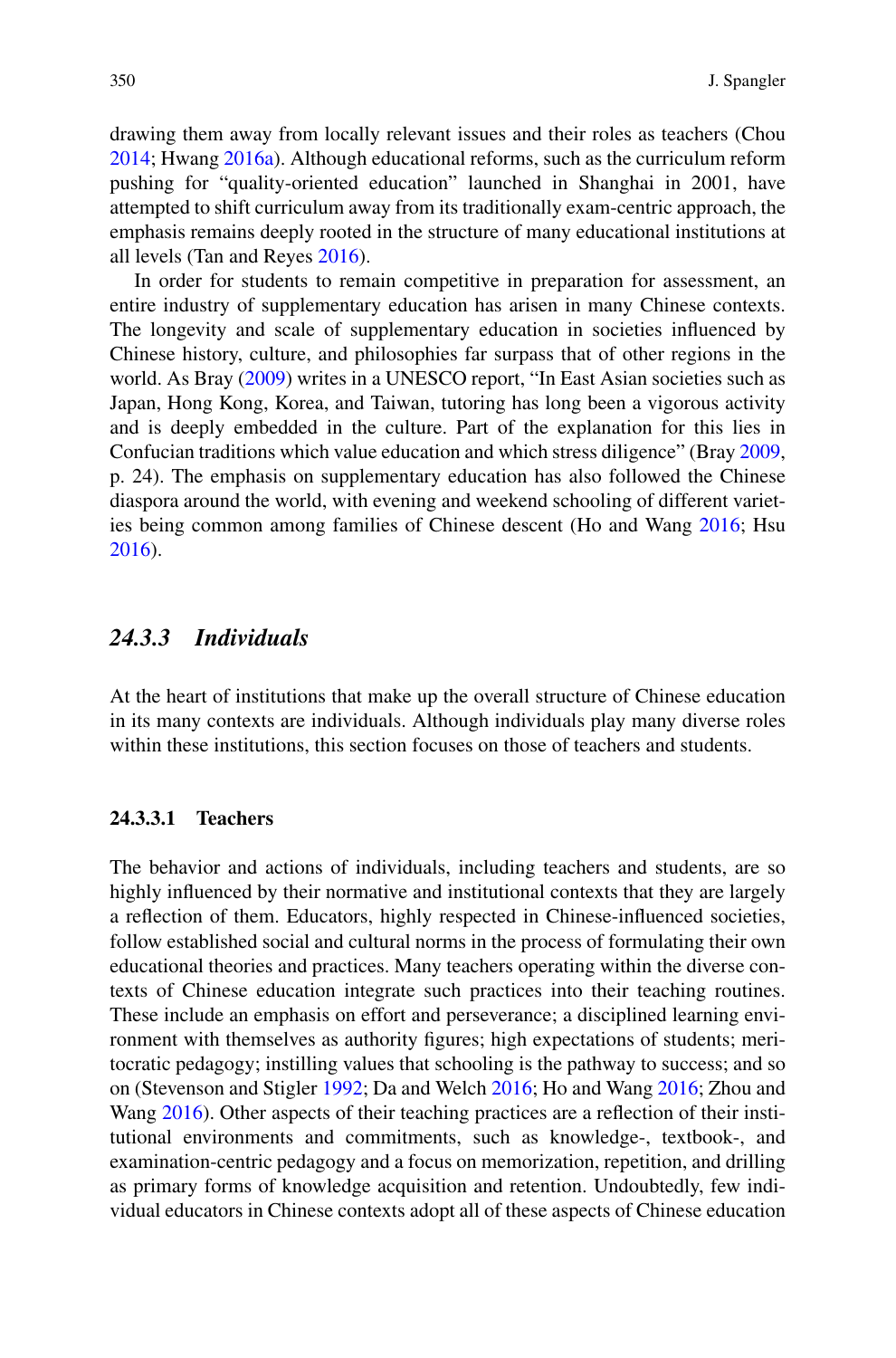models, but evidence from the chapters in this book and previous research suggests that there is a tendency for these practices to manifest themselves in such contexts. Teachers are as diverse as their normative and institutional environments, and it is therefore no surprise that not all practitioners reflect the models of education under which they operate and, in some cases, have even taken to resistance of such influ-ences (Guo-Brennan 2016; Hwang [2016b](#page-16-0)).

#### **24.3.3.2 Students**

As with teachers, normative and institutional influences in many ways shape the ideas and practices of students. In Chinese contexts, broadly interpreted, students have demonstrated a tendency towards high levels of academic achievement, the respect for learning and discipline that contribute to it, and many of the learning strategies encouraged by their teachers and families (Chiu 2016; Da and Welch [2016 \)](#page-15-0). On the other hand, evidence also suggests that some students have a reverence for Western education models while maintaining the theories and practices that they have internalized over the years (Tsai [2016](#page-16-0) ). Needless to say, the dynamism, hybridity, and heterogeneity discussed in the first half of this chapter applies as much to individuals (including students), institutions, and norms as it does to Chinese education models taken as a whole.

# **24.4 Conclusion**

 Based on evidence from both within this book and relevant past research, this concluding chapter has argued that conceptualizations of Chinese education models would do well to take into account its key attributes: dynamism, hybridity, and heterogeneity. In other words, models of education that have been influenced by Chinese history, culture, and philosophies are *dynamic* in that they change over time based on many factors, including sociopolitical shifts, economic trends, and other systemic developments. Figure [24.1](#page-3-0) clearly illustrates this dynamic evolution. In many cases, Chinese education models are also *hybrid* models derived not only from Chinese education systems historically but from the systems and beliefs of other countries as well. This is evident both within China and in other Chineseinfluenced societies. Within China, Soviet, Japanese, French, American, and other education models have made major contributions to the direction of domestic educational development over the years. Outside of China, its education models have merged with those of other countries. Many of these, including Australia, Canada, Hong Kong, Macau, New Zealand, Singapore, and the United States, have been discussed in the preceding chapters, revealing that hybridization has occurred in both directions, with Chinese education models both influencing and being influenced by other models. It thus follows that, in addition to being dynamic and hybrid, such models are *heterogeneous* , differing greatly while simultaneously maintaining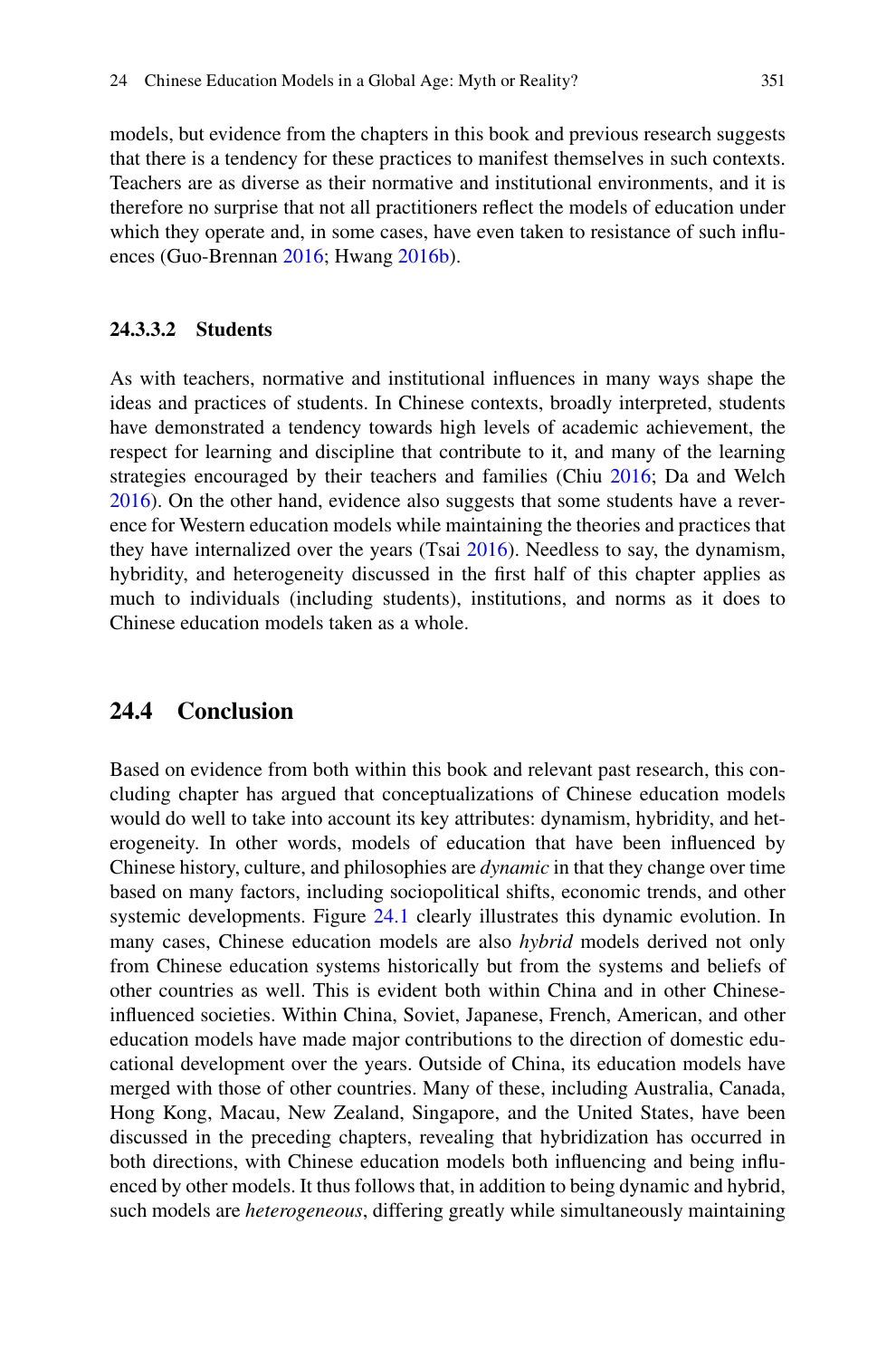<span id="page-15-0"></span>certain characteristics, as detailed above, from one context to the next. Geographic location, discipline, and institution type and level are among the most salient contextual factors contributing to this heterogeneity.

 The second half of the chapter has suggested that disaggregation of the concept of Chinese education models into three of its elements—norms, institutions, and individuals—can offer a broad framework for related research. The *normative* elements explored relate to society, parenting, teaching, and learning. As for the *institutional* components of Chinese education models, government agencies, businesses, and educational institutions themselves all play influential roles in shaping—and being shaped by—them. Lastly, the *individual* constituents of Chinese education models, including teachers and students, have an important place in the education models in which they are a part, most notably in that they are conveyors of relevant norms, beliefs, behaviors, and practices. Although no academic work could adequately offer a comprehensive account of all that embodies Chinese education models, it is hoped that the diverse contributions of the 23 preceding chapters and the synthesis and broad framework presented in this concluding chapter provide a useful foundation for future research on the topic.

### **References**

- Beckett, G., & Zhao, J. (2016). Deweyan student-centered pedagogy and confucian epistemology: Dilemmatic pragmatism and neo-patriotism? In C. P. Chou & J. Spangler (Eds.), *Chinese education models in a global age* . Singapore: Springer.
- Biggs, J. B., & Watkins, D. A. (2001). Insights into teaching the Chinese learner. In D. A. Watkins & J. B. Biggs (Eds.), *Teaching the Chinese learner: Psychological and pedagogical perspectives* (pp. 277–300). Hong Kong: Centre for Comparative Research in Education.
- Bray, M. (2009). *Confronting the shadow education system: What government policies for what private tutoring?* (pp. 1-132). Paris: United Nations Educational, Scientific and Cultural Organization; International Institute for Educational Planning.
- Cheng, K. S. Y., & Jacob, W. J. (2016). A study of educational policies relating to afterschool programs and educational equality in Taiwan. In C. P. Chou & J. Spangler (Eds.), *Chinese education models in a global age* . Singapore: Springer.
- Chiu, M. M. (2016). Chinese teaching and learning of mathematics. In C. P. Chou & J. Spangler (Eds.), *Chinese education models in a global age* . Singapore: Springer.
- Chou, C. P. (2014). *The SSCI syndrome in higher education: A local or global phenomenon* . Rotterdam: Sense Publishers.
- Chou, C. P. (2016a). Chinese models of university quality assurance: Case studies from China and Taiwan. In C. P. Chou & J. Spangler (Eds.), *Chinese education models in a global age* . Singapore: Springer.
- Chou, C. P. (2016b). A Chinese model of citizenship education in Taiwan: Under the influence of globalization, localization and cross-straitization. In C. P. Chou & J. Spangler (Eds.), *Chinese education models in a global age* . Singapore: Springer.
- Confucius. (2006). *The essential analects: Selected passages with traditional commentary* (trans: Slingerland, E.). Indianapolis: Hackett Publishing.
- Da, W.-W., & Welch, A. (2016). Educative and child-rearing practices among recent Chinese migrants in Australia: Continuity, change, hybridity. In C. P. Chou & J. Spangler (Eds.), *Chinese education models in a global age* . Singapore: Springer.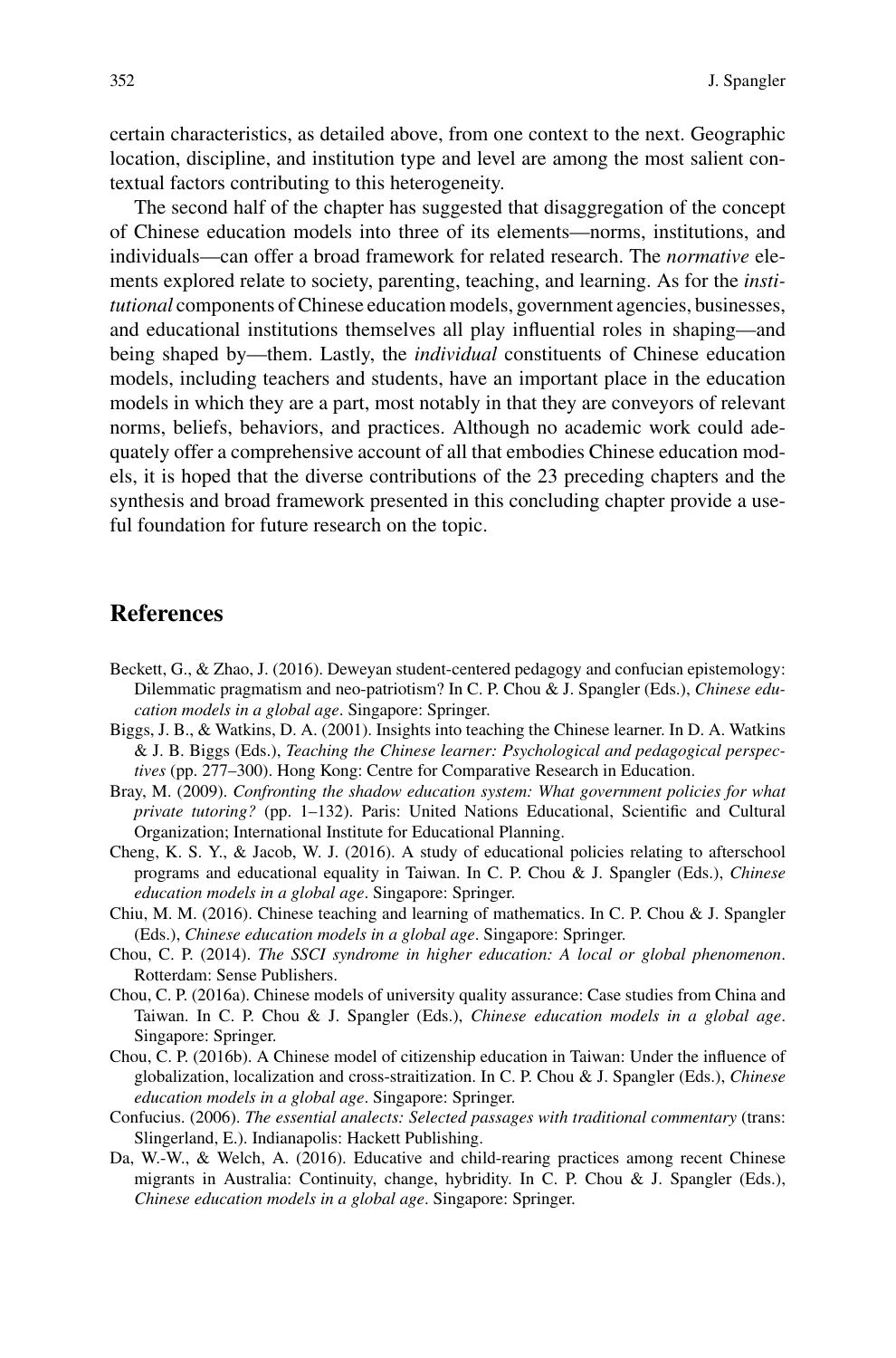- <span id="page-16-0"></span> Deng, W. (2016). Chinese higher education model in change: Negotiation with western power. In C. P. Chou & J. Spangler (Eds.), *Chinese education models in a global age* . Singapore: Springer.
- Guo-Brennan, L. (2016). Expanding horizons of curriculum wisdoms: Teachers' experiences in new curriculum reform in China. In C. P. Chou & J. Spangler (Eds.), *Chinese education models in a global age*. Singapore: Springer.
- Ho, A.-H., & Wang, Y. (2016). Chinese model of education in New Zealand. In C. P. Chou & J. Spangler (Eds.), *Chinese education models in a global age* . Singapore: Springer.
- Hsu, Y.-N. (2016). A case study of a Chinese/English dual language program in New York city. In C. P. Chou & J. Spangler (Eds.), *Chinese education models in a global age* . Singapore: Springer.
- Hwang, K.-K. (2016a). Academic self-colonization and crisis of higher education: A comparison between Taiwan and Mainland China. In C. P. Chou & J. Spangler (Eds.), *Chinese education models in a global age* . Singapore: Springer.
- Hwang, K.-K. (2016b). From cultural rehabilitation to cultural renaissance: Through the education of indigenous social science. In C. P. Chou & J. Spangler (Eds.), *Chinese education models in a global age* . Singapore: Springer.
- Kotah, S. M. (2016). Shifting paradigm: Reforming Chinese language education in the Philippines. In C. P. Chou & J. Spangler (Eds.), *Chinese education models in a global age* . Singapore: Springer.
- Kwong, J. (2016). Embedded models of development: Educational changes in the People's Republic of China. In C. P. Chou & J. Spangler (Eds.), *Chinese education models in a global age* . Singapore: Springer.
- Leung, F. K. S. (2001). In search of an East Asian identity in mathematics education. *Educational Studies in Mathematics* , *47* (1), 35–51. <http://www.jstor.org/stable/3483252>
- Li, J. (2016a). The Chinese model of teacher education: The humanist way for the Chinese learner, teacher and school. In C. P. Chou & J. Spangler (Eds.), *Chinese education models in a global age* . Singapore: Springer.
- Li, J. (2016b). The Chinese university 3.0 in the global age: History, modernity and future. In C. P. Chou & J. Spangler (Eds.), *Chinese education models in a global age* . Singapore: Springer.
- Siu, M. K. (2004). Official curriculum in ancient China: How did candidates study for the examination? In N. Y. Wong, L. Fan, J. Cai, & S. Li (Eds.), *How Chinese learn mathematics:*  Perspectives from insiders (pp. 157-183). Singapore: World Scientific Publishing. [http://hku](http://hkumath.hku.hk/~mks/Chapter 6-Siu.pdf)[math.hku.hk/~mks/Chapter%206-Siu.pdf](http://hkumath.hku.hk/~mks/Chapter 6-Siu.pdf)
- Spangler, J. (2016). Impacts of online education on existing education models: Empirical evidence from Taiwan. In C. P. Chou & J. Spangler (Eds.), *Chinese education models in a global age* . Singapore: Springer.
- Stevenson, H., & Stigler, J. W. (1992). *The learning gap: Why our schools are failing and what we can learn from Japanese and Chinese education* . New York: Simon and Schuster.
- Sung, K. Y., & Poole, F. (2016). Differences between native and non-native Chinese speaking teachers: Voices from overseas students who study Chinese in China. In C. P. Chou & J. Spangler (Eds.), *Chinese education models in a global age* . Singapore: Springer.
- Tan, C., & Reyes, V. (2016). Curriculum reform and education policy borrowing in China: Towards a hybrid model of teaching. In C. P. Chou & J. Spangler (Eds.), *Chinese education models in a global age* . Singapore: Springer.
- Tsai, S.-C. (2016). Perceptions of East Asian students in Canadian graduate schools: What they may indicate about student speech in a Chinese model of education. In C. P. Chou & J. Spangler (Eds.), *Chinese education models in a global age* . Singapore: Springer.
- Wang, H.-h. (2016a). Dangling between the traditional and the reformist: Reality shocks for student teachers amid the tide of educational reform in a test-oriented culture. In C. P. Chou & J. Spangler (Eds.), *Chinese education models in a global age* . Singapore: Springer.
- Wang, Z. H. (2016b). Confucian education ideology and its impact on Chinese mathematics teaching and learning. In C. P. Chou & J. Spangler (Eds.), *Chinese education models in a global age* . Singapore: Springer.